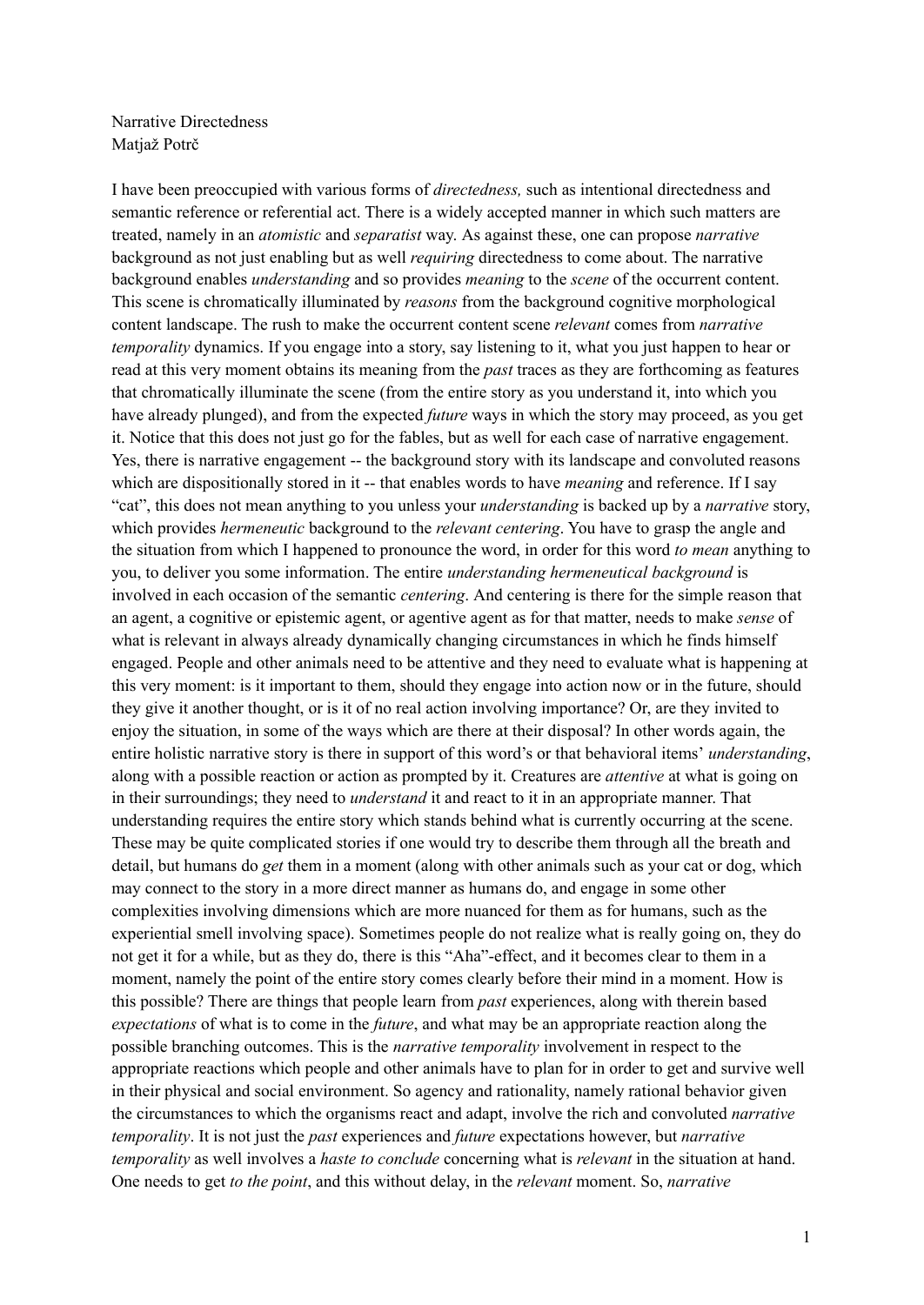*temporality* leads to the *concluding moment*, there is the need to get *directed* at the *relevant* point, at the relevant moment in time. The broader discussion that we engage into here has to do with *agency* and the need for its support through *narrative background understanding*. But this also goes for such matters as understanding of words, the *semantic* understanding. As already remarked, one cannot understand the *meaning* of a word such as "cat" that someone pronounces, without grasping the entire *narrative background* framework in which it has happened to occur. The dispute quite a while ago proposed a *communication-intention* perspective: what has one meant to say, to indicate with her pronouncing the word "cat"? Was it meant in a literal, or in a metaphorical manner, say? In order to get this, the real meaning of what has been said, one needs to grasp the entire *narrative background*. And in most of the cases, this happens without any hurdles. So, the grasp of the entire *narrative* background story is needed for one to understand what the real meaning of the word is, and what are one's options to react to this. The *agentive* dimension is involved in this, along with *narrative temporality*, and its urge to conclude in real time in spite of and because of the possible complexity behind the story. Actually, just to the contrary, the very *complexity* of the narrative background is what enables temporal momentary *directedness* at what comes as relevant before one's mind. This involves one's subtle experiential phenomenal evidence as support of the momentary settling into the occurrent content *scene*, clearly with the support of temporal narrativity memory traces and therein based expectations, all in that centered directedness moment. A wide holistic narrative background is thus needed for such things as semantic and other kinds of understandings to come about.

There is an entire philosophical tradition however which goes against the *narrative background* as the structural understanding presupposition of semantic meaning. One historically popular way to take this path is embracing what are called *propositions.* A proposition indicates something such as a *sentence* and its *meaning*, although the linguistic meaning may be exchanged through mental stuff and many more. The basis of such a propositional approach is that one gets something *atomistic* upon one's plate. Now, the sentence may be "The cat is on the mat", and one can abbreviate it with the letter *p*. Of course, there are constituent words of this sentence, where each has its separate presupposed atomistic meaning, and they come in arranged combinations, which result in the meaning of *p*. But as said, the main reason for introducing propositions is getting rid of what we call *narrative background* and *understanding* which is enabled upon its basis. Compositionality of constituent terms appearing in a proposition is then required, in a tractable manner, which involves general laws to this effect. Now, our position is that such an *atomistic* approach to *meaning* is wrong, for it eliminates the *narrative background,* with its *narrative temporality* dynamical *directedness* urge to settle the cognitive or agentive system into the *relevant* directedness point, which turns out to be an ongoing process, with its specific *phenomenal experiential* support.

Notice that *propositions* are philosophical atomistic constructs, which seem to have their meaning in a clear *non-vague atomistic* manner. Propositions are supposed to have their *content*, which is independent from their narrative background. As *atomistic* contents, propositions are then supposedly brought together following some kind of tractable rules, so that in this manner they end up to construct a structure, which is surveyable but does not need to be narrative. In fact, there is no *narrative temporality* with its centering requirements involved. Reference and meaning seem to come in an atomistic manner, independent of the *engaging* and *understanding* providing narrative background. Propositional content, besides this, is presented as non-vague, with sharp boundaries. Georges Rey (1983), just to provide an illustration, holds concepts and subsequently their propositional contents, in the manner as we discuss the matters now, independent of any psychological approach with its vague and arbitrary characteristics, and *innate*: the word or the proposition "cat" has its innate meaning independently of any psychological variation quirks that come about in cognitive accessibility conditioned approaches. This introduction of the clearly delimited concepts and propositions, by the way, seems strange and incorrect, if one takes language/thought to be vague as we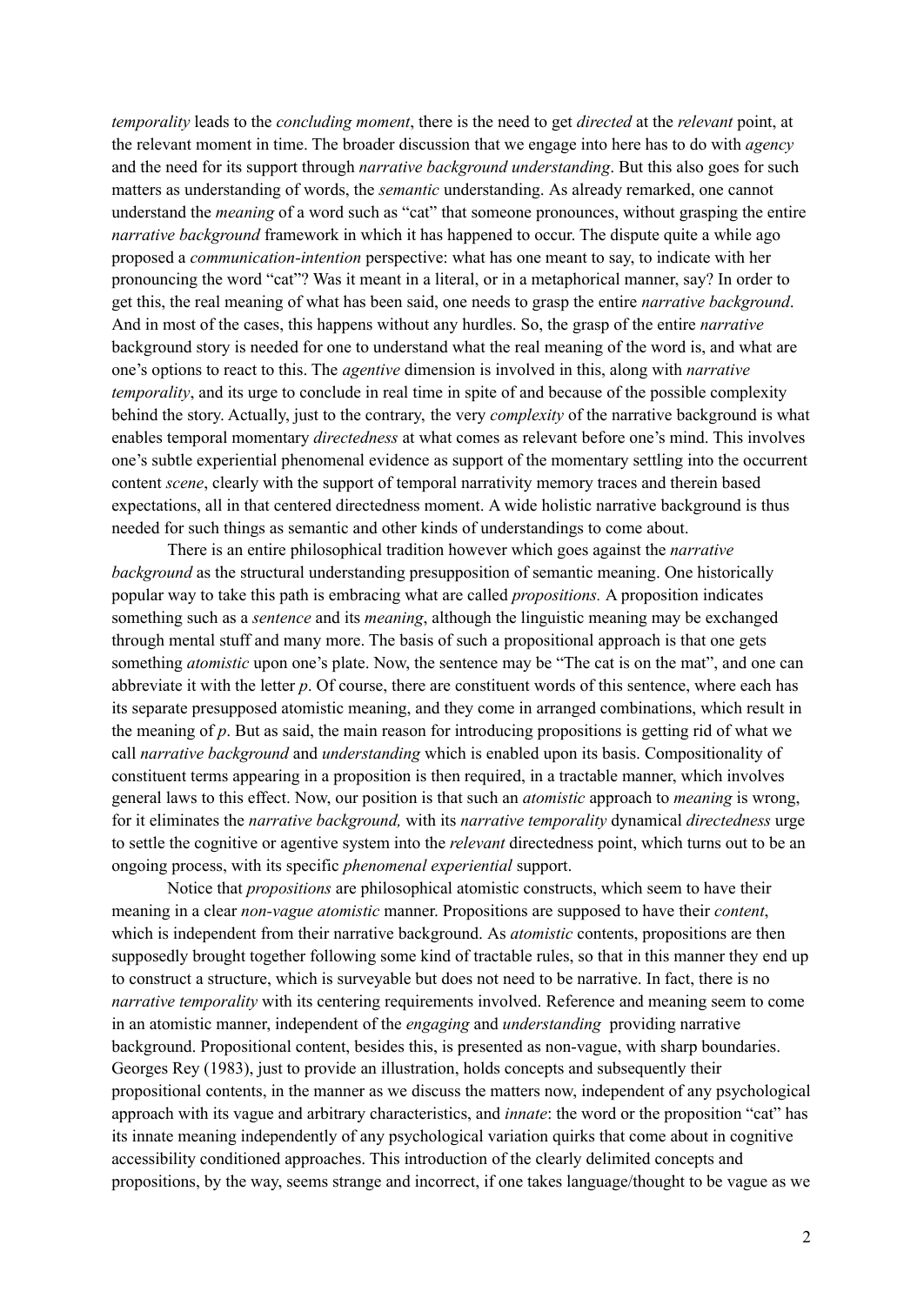do (Horgan and Potrč 2008), but it goes along with the supposition that propositions, whatever they are, are supposed to be a kind of ultimate atomistic *ontological* stuff (whatever that stuff might be; we subscribe to the non-vagueness of the language-thought independently existing world, although again we would object to non-monist pluralist proposition existence presupposition).

*Understanding* along with *narrative* background is eliminated from *propositions*. This has strange consequences for such matters as epistemic belief *justification*. It tends to be held that epistemic justification of a belief has *propositional* justification as its basis, and that such a basis needs to be then taken in a reasonish manner for there to be *doxastic* justification, i.e. epistemic justification of belief in question. The *evidence* in support of the belief's propositional justification is then gathered as an atomistic matter, coming in a reliabilist or in reflexively foundationalist manner. Both of these moves may be put into question however if one is inspired by *narrative background* justificatory support. In this manner, atomistically leaning reliabilism justification support for a belief may be grasped as *transglobal evidentialism-reliabilism* (Henderson, Horgan and Potrč 2007). Belief related justification foundationalism may be expanded and transformed into a plausible sort of *coherentism* (Henderson and Horgan 2000) This all shows that propositional atomism is a tempting, and yet questionable strategy, as observed from the *narrative background* perspective. Mechanistic knowledge leaning constructions are then proposed in the place of *understanding*, and *directedness* remains a problem. Notice though that the customary passage from proposition to doxastic justification of belief happens once the propositional justification with its evidential support and the stuff, is taken into the space of *reasons*. It should be noted here that *narrative background* environment however is a natural space of reasons involving *narratively agentive* environment, along with its introduction of *normativity*, such as epistemic justification related normativity in the just discussed area.

Now, what does this all have to do with *separatism*? Separatism is the view that there is independence of *intentionality* and *phenomenology*. Phenomenology is taken to be what-it's-like subjective conscious experience. Whereas *intentionality* is *directedness* at the content, which may be taken as the just introduced atomistic propositional content. Brentano as the one who introduced intentionality in the contemporary debate took consciousness and as we understand phenomenology to be a constitutive precondition of intentional directedness. Later on however, phenomenology and intentional content directedness tend to be *separated*. More precisely, phenomenology was portrayed as related to *sensory* phenomena or experiences, such as feeling pain, itch or sensing color. These were taken to be experiences which come without content. On the other hand, *intentional* directedness was supposed to come with the *content*, which we have hinted at in its customary atomistic form. Separatism is thus the view that phenomenal and intentional content involving experiences are of two different registers, so that one of them has nothing to do with the other. There is a possibility of combining sensory and intentional data in a building-block manner, so that one would recognize similarity of individuation mechanisms, which however happen at two basically different, although supporting levels. This is what I articulated as Two Levels Theory concerning sensory and conceptual *categories*, being inspired by this through Meinongian and sensory categorization studies. Atomistic approach to intentional content however did not allow for any kind of mutual support, thus obtaining a desired atomistic directedness without the narrative background. As against this separatist move, the thesis of Phenomenology of Intentionality and Intentionality of Phenomenology (IP&PI thesis) was proposed by Horgan and Tienson (2002) and elaborated for IP angle by Potrč (2002). It is to be noted that *narrative background* support of intentional *directedness* (with its narrative temporality past experiential traces and expectations about what the story may bring) is compatible with IP&PI thesis. Intentional *directedness* has narrative background *holistic* support, which it handles through *abductive* means.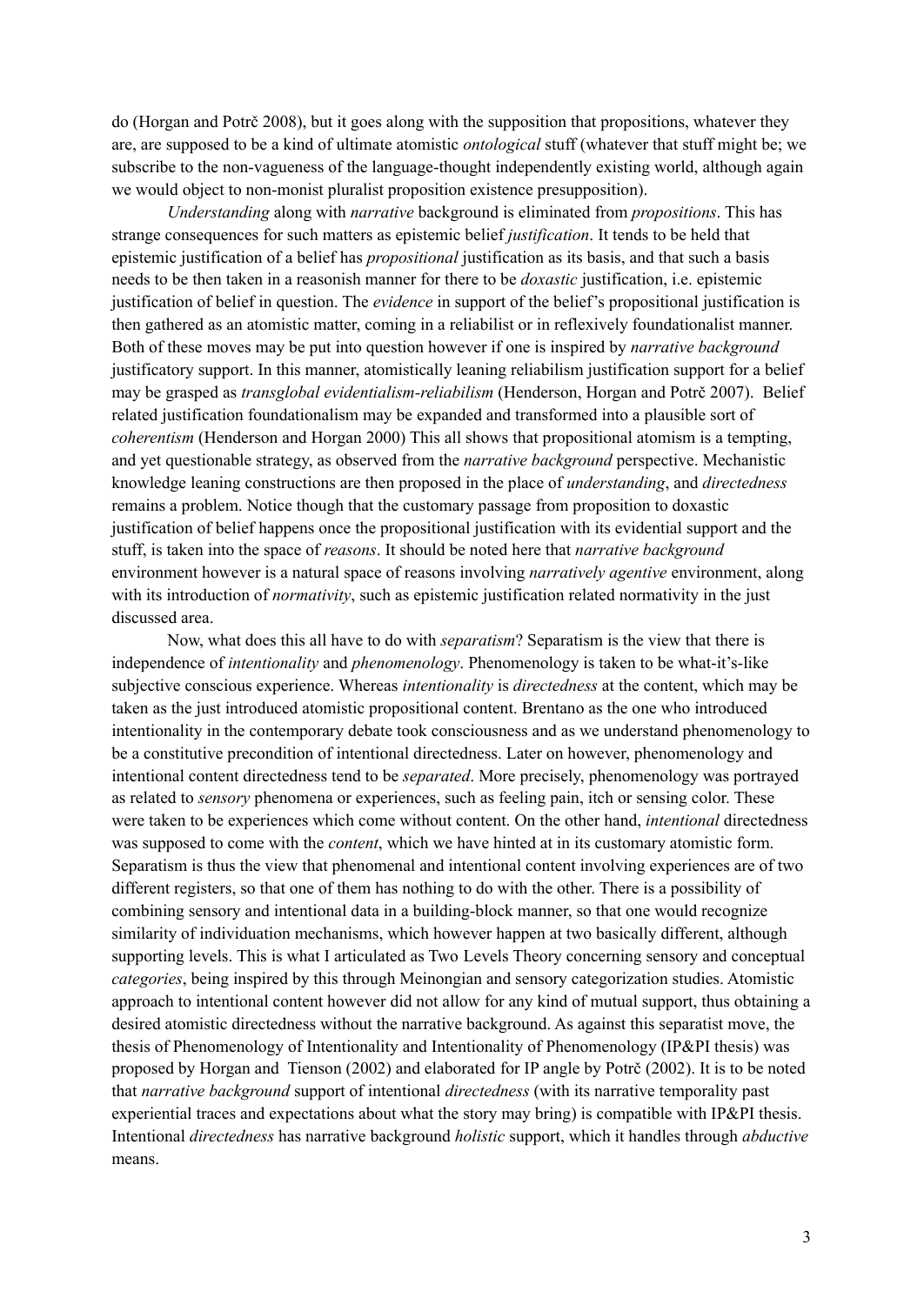Notice that what-it's-like phenomenology experience of the narrative corpus, the feeling of immersion into it, with memory traces morphological content landscape reasons and narrative expectations reasons both compete and cooperate in narrative directedness sense. As already remarked, there is the urge to conclude, to settle into a relevant incline point upon the narrative landscape. Phenomenology, in this sense, is a precondition of directedness. There is narrative temporality urge to conclude, to settle into the relevant occurrent content *scene point*. This means that the entire holistic *narrative story structure* needs to be grasped in order for the meaning, referential *directedness* to come about. The occurrent content conscious scene is *chromatically illuminated* by the background *narrative* corpus of *reasons*. These reasons however are not appearing in the *scene* of the occurrent conscious content as being explicitly represented. Rather, they, as just said, *chromatically illuminate* the scene, through their competition and cooperation. One may take a moment of theatrical performance as an example to illustrate what is going on here. The actual *scene* at the stage at the occasion of dramatic performance is illuminated by light sources, reflectors, which find themselves outside the scene, and which through their competition and cooperation, in just appropriate manner illuminate the scene, through their combination of strength and color of light which they project upon the scene, in order to get the appropriate aesthetic feeling to the spectators. Notice that the illumination, as just sketched, is a *dynamical process*, which goes on in time, and follows the *narrative story* as it unfolds. The entire narrative corpus is experientially momentarily there at a certain moment, with past traces and future directed expectations. The important thing is that light sources -- reasons -- are not explicitly represented, but that they are (aesthetically) *appreciated*. That's *chromatic illumination*. Reasons from the narrative background enter the occurrent content scene as *features,* and in this manner they are forthcoming upon the stage. The light sources are *not represented* in the scene upon the stage themselves, they are rather *appreciated,* coming in just an appropriate mix so that they can deliver the needed aesthetic, and first of all, as related to the current discussion, *narrative* involvement support.

The usual treatment of meaning, intentionality and reference is *atomistic* and *separatist*, as we just hinted at. *Narrative* approach in opposition to this brings a new perspective through its *holism* and *abduction* involving means. There is no surprise that *holism* opposes atomism. And indeed, cognitive background, in its narrative dynamical temporal forces involving richness, is holistic as they come. Fodor singled out the Quinean and isotropic dimension of holistic systems, such as the background cognitive narrative system in the here discussed case. The Quinean dimension brings the entire holistic system into decision where one should turn his attention. Any specific trait in the system may be important for each of its other ingredients, should they be in the vicinity of its centre or again positioned closer to the periphery. Besides this, there is a kind of systematic handling of the matters which come into consideration along the holistic corpus. The same value remains across the measurement along different directions, as isotropy hints. Narration goes along with *holism,* at the cost for atomism.

Separatism took intentional directedness, say, to come in one *atomistically* molded shape, so that the holistic background and its qualitative phenomenological experiences related to it would stay out of our attention. But once we realize the reality and soundness of holism, of the *narrative holistic* cognitive background, which is needed for there to be *directedness*, such as referential, semantic or intentional directedness, *abduction* may reach its helping hand. Abductive reasoning is neither deductive nor inductive, which both lean in the direction of *tractable* procedures, this last one through statistical means. *Abduction* is namely an instantaneous *formation of the hypothesis to the best explanation* in respect to the encountered situation. And this is precisely what the process of *directedness,* such as intentional or referential directedness, has to accomplish. So abductive process offers a natural way to get directedness, in a momentary manner, onto the *scene* of the occurrent content. This it accomplishes through *chromatic illumination* by temporally attuned *narrative reasons*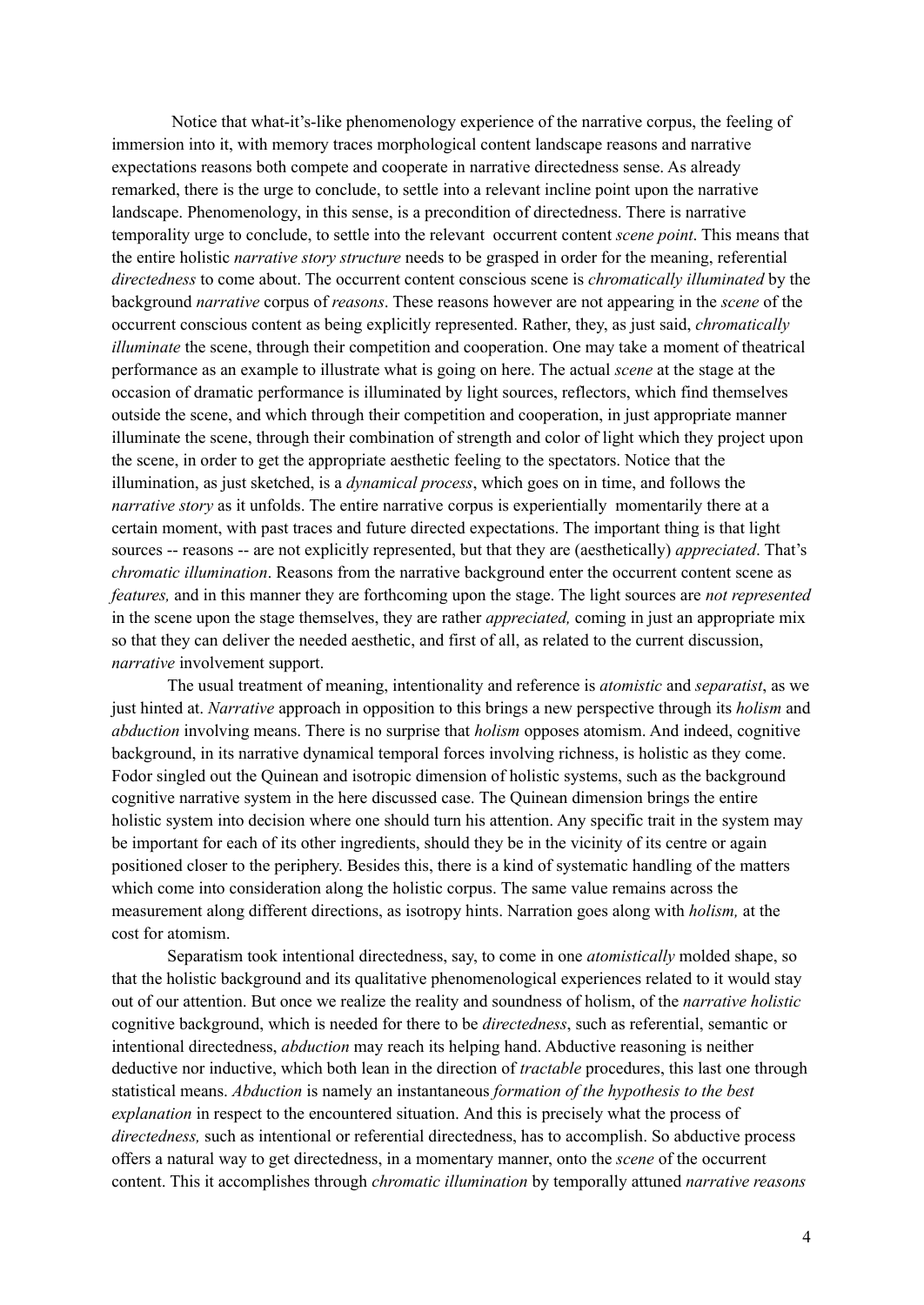such as these, as just said, form a hypothesis to the best explanation, given the encountered dynamically imposed circumstances. Through this *abductive centering*, *phenomenology* gets naturally integrated into the event of *directedness*. In this respect, *abduction* affirms PI&IP thesis, against separatism. Notice that separatism was proposed in support of the atomistic setting, with the promise of obtaining the structure on the basis of tractable rules. Holistic narrative background to the contrary obtains structure through the dynamical momentary centeredness at what is important in the scene. And *abductive centering* does the job here: always already on the hunt for a hypothesis to the best explanation, with the support of qualitative phenomenological chromatically appearing evidence.

A powerful presupposition is that *reasons* need to be *represented* in order for them to produce their effect upon the *scene* of the occurrent content. But if one would be attentive to *consciously represent* reasons, their effect upon the *scene* would be quite different as it customarily happens to be. Reasons would be clearly self-consciously explicitly represented upon the stage of the *scene*. This may of course come about, but it would be rather exceptional. In most cases, reasons from the cognitive background just enter the occurrent content scene as *features* which are consciously phenomenally *appreciated* there without being represented. The effectiveness of reasons comes from their *non-conscious* position: they are not unconscious, for in such a case they would not be really able to exercise their effect upon the scene. Rather, they are non-conscious, which means that they are outside the explicit conscious attention, but that they precisely act as *features* in the conscious content *scene*. In this manner, the background narrative landscape inhabiting dispositional reasons makes them appreciated, producing phenomenal experiential evaluative effect, without being represented.

*Chromatic illumination* is an important novelty which goes against atomistic and separatist approaches in the area of semantic meaning and epistemic justification of beliefs, say. It reposes upon the *narrative background* based *holism* and *directedness* centering invitation through *abductive* means.

One important matter to be mentioned is the introduction of *morphological content* (Horgan Tienson 1996) as a special kind of content, which has to be recognized besides to the occurrent and dispositional content forms. *Occurrent* content is the one which is consciously explicitly appearing upon the *scene*. *Dispositional* content is the one which is not there upon the occurrent scene but rather dormantly awaits its moment of resurrection once as the relevant circumstances invite it to do so. In this manner, dispositional content is something such as the property of solubility, which may be there way before the salt was put into a hot soup filled bowl, but was triggered at the moment as this has occurred. *Morphological content*, as its name indicates, is a kind of dispositional content, with the specific property that it reacts and acts in accordance with sometimes quite complex and convoluted intricacies of the background multidimensional landscape upon which it is positioned. Morphology refers to the *shape* of that landscape. So, morphological content is not atomistically triggered, as this is the case with the usual dispositional content. Rather, morphological content acts in a *direct* manner as it impinges upon the occurrent content *scene*. Its modus operandi is that of Morphologically Operative Morphological Content (MOMC): the *shape* of the multidimensional background cognitive landscape involving morphological content and numerous reasons inhabiting it in various dimensions, involves *appreciative* effectiveness of morphological content in the *scene* of the occurrent content, without that dispositional contents as reasons would be explicitly represented in consciousness as this is the matter with the traditional dispositional content *atomistic* handling. Atomistic dispositionality namely requires the shift from dormant disposition to explicit conscious realization of the content in question. This is not the case for morphological content which, as just said, is *appreciated* in the *scene* of the occurrent content without that it would be consciously *represented* there. The *abductive directedness* support from the *holistic* dynamical background where this happens, is a *relevance* involving phenomenal experience and not an out of the blue matter, as it may be forthcoming in the case of atomistic standard all-or-nothing presence requirements dispositions. The rich background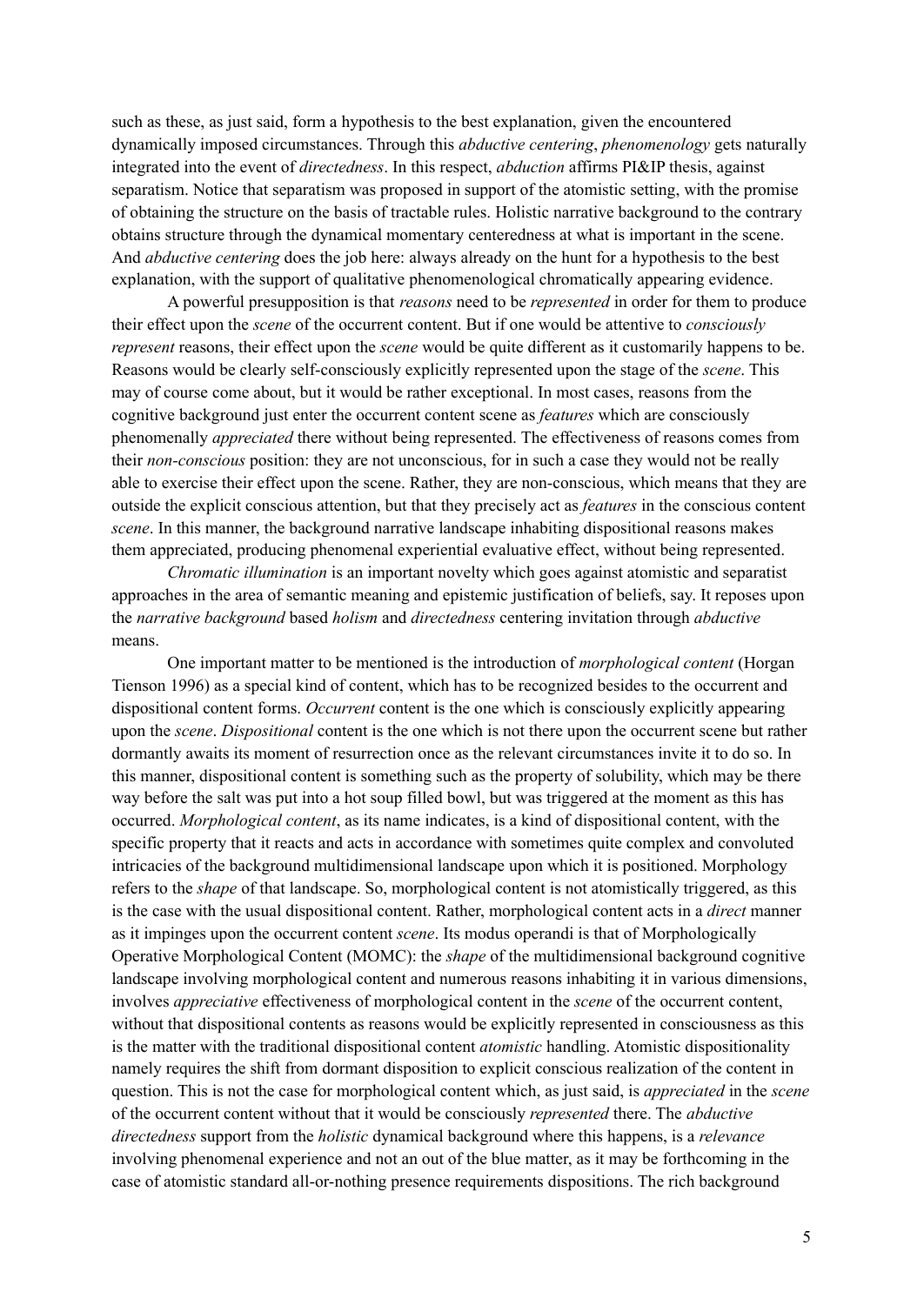morphological cognitive landscape pushes towards *relevance* embracing directedness outcome, be it in semantic meaning or in referential or intentional matters. Notice that dismissing of the narrative background exactly makes the content, the *directedness* involving act, to appear as an *out of the blue* kind of experience. This is the consequence of embracing atomism, with its neglection of the cognitive narrative understanding providing background. Semantic or intentional content is supposed to be *represented* at the scene, without any illumination by background narrative temporality involving plurality of reasons, and this eliminates an appropriate kind of phenomenological experience: the out of the blue experience is that of consternation. In such a case, *phenomenology* does not support *intentionality*, intentional content or directedness.

Narrative background as the holistic precondition of understanding, in both semantic and epistemic matters, thus proves to combine with rationally experienced smooth *phenomenology* support that enables intentional or semantic *directedness,* along with its *narrative temporality* engagement to make the actual content *scene relevant* in respect to the interpretative situation. One experiences rational relevant engagement at the appropriate point in time, because there is support through the whole story. Plurality of background reasons provide just the right phenomenal experience to the *scene* into which one happens to be engaged.

Narrative background and directedness are thus not something separated, as the atomistic tractability aiming approach would like to have it. The narrative *structure* is rather *dynamical* and *holistic*, to start with. And this is exactly what not only allows *directedness* at an intentional content to happen, but rather pushes it in this manner, through *narrative temporality* chromatic illumination by plurality of reasons inhabiting the background narrative multidimensional morphological content involving landscape. This is then an *agentive*, rationality respecting engagement.

Our exercise takes *narration* and *directedness* as its point of departure. Which of these would be fitting as the proposed point of departure? *Narration* and narrative background provides *understanding* ability, with its hermeneutic, i.e. narrative temporality engagement. Its holism and agentive, reasons involving engagement acts as the very possibility for *directedness* to be there, in a *rationally experienced*, and not as an out of the blue experienced feature. It turns out that this then involves *phenomenology* as a rationality respecting support of directedness points. Atomism and separatism are undermined, if a sensible account of *directedness,* such as intentional content or semantic referential account directedness, is to be provided.

If one starts with *directedness*, one now realizes that it is an *agentive* and epistemic and semantic *rationality* respecting matter, and that the out of the blue experience of atomistic approach without narrative background understanding support shows the actual need to support directedness by *phenomenal experiential* chromatic illumination by reasons involving support.

It has been asked about the role of consciousness in intentional content directedness accounts. The consciousness which is forthcoming here is qualitative, subjective experiential, and *rational* directedness respecting, as opposed to atomistic and separatist accounts. These look promising to the tractable structure requirements. The actual *directedness* however is possible, contrary to this, on the basis of *dynamical, holistic* and *abduction* involving *narrative* background.

## References

Henderson, D. and Horgan, T. (2000). Iceberg Epistemology*. Philosophy and Phenomenological Research*, 61: 497-535.

Henderson, D. and Horgan, T. (2011). *The Epistemological Spectrum: At the Interface of Cognitive Science and Conceptual Analysis*. New York: OUP.

Henderson, D, Horgan, T. and Potrč, M. (2007). Transglobal Evidentialism-Reliabilism. *Acta Analytica* 22 (4): 281-300.